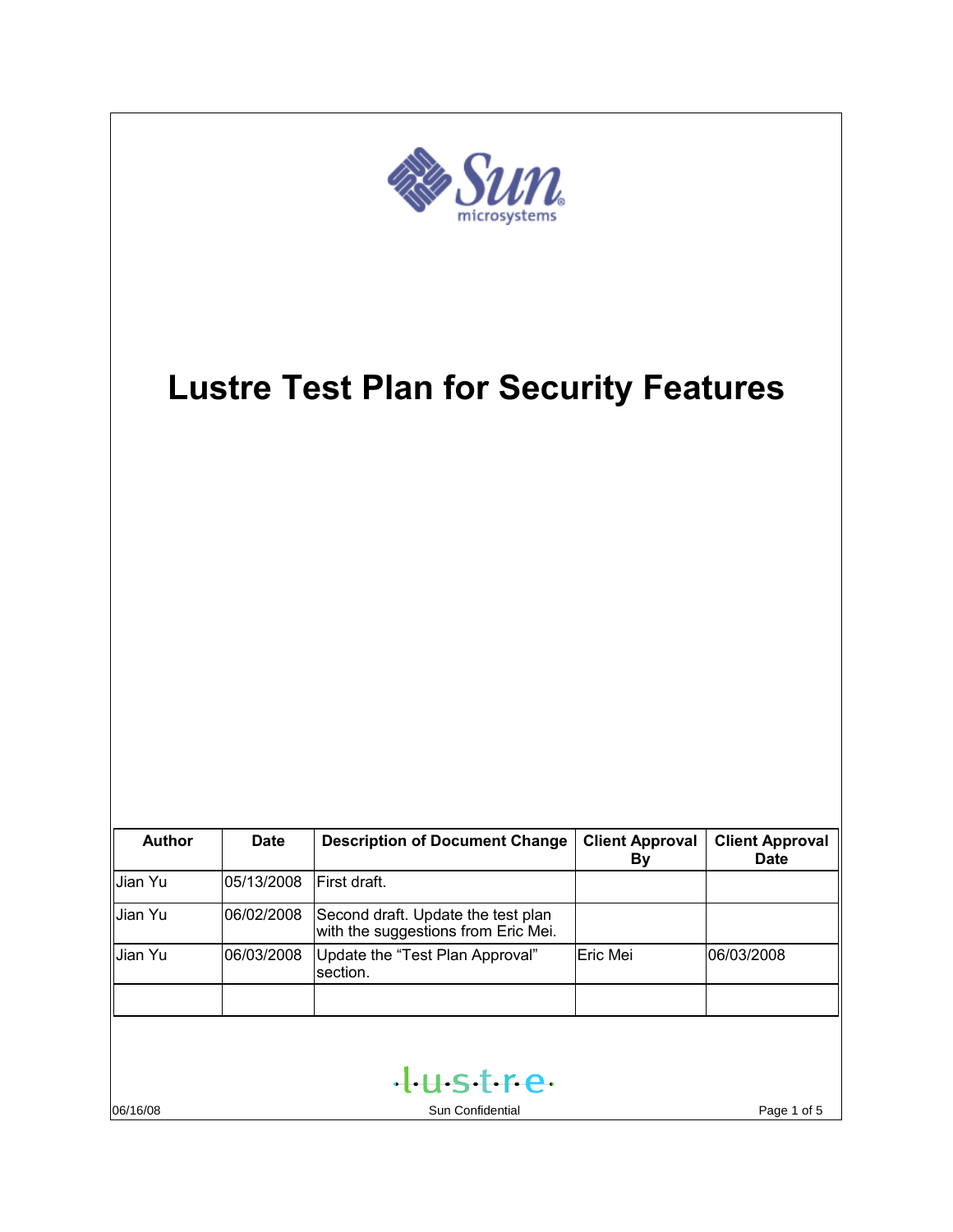# **I. Test Plan Overview**

## **Executive Summary**

- Statement of the problem trying to solve: testing Lustre security features to make them production ready in Lustre 2.0.0 (based on HEAD branch)
- Required inputs: cvs tag name of HEAD branch or security feature development branch name, Bugzilla tracking ticket
- Hardware to be used: Washie test cluster
- Software to be used: acceptance-small test suite (which contains security test utilities) in Lustre 2.0.0 and I/O benchmarks (IOR and mdsrate)
- Expected outputs: a functional state of the security features (regressions, new defects detected in the testing, etc.), a performance report for comparing different security flavors
- Collaborators: Eric Mei and Fan Yong (Lustre Owl team)

## **Problem Statement**

Security features in the current HEAD branch are not production ready yet. Many functions need to be tested further, such as capability feature, shifting among all supported security flavors, how the security features work with CMD (Clustered MetaData) configuration, etc. The test cases QE team used for testing against security features were insufficient in the past. More test cases and test scenarios need to be designed and performed to make the security codes stable and production worthy.

## **Goal**

The main testing goal is to find out the defects in the Lustre security features and drive the Lustre security codes to a stable and production ready state. It contains:

- complete acc-sm run with shifting among different security flavors (null, krb5i and krb5p) between tests
- complete I/O benchmark (IOR and mdsrate) run against all of the supported security flavors (null, plain, krb5n, krb5a, krb5i, and krb5p), gather and analyze the performance data

## **Success Factors**

All of the tests need to be run with non-CMD (1 MDT) and CMD (4MDTs) configurations on at least three nodes (1 MDS/KDC, 1 OSS and 1 Client). Remote ACL testing needs two clients (1 local client and 1 remote client).

If no defect, functional and performance regression occur during testing, then the feature testing is regarded as successful.

## **References**

- MIT Kerberos: <http://web.mit.edu/Kerberos/>
- Kerberos Lustre Setup: [http://wiki.lustre.org/index.php?title=Kerb\\_Lustre](http://wiki.lustre.org/index.php?title=Kerb_Lustre)

 $+$  $+$ stre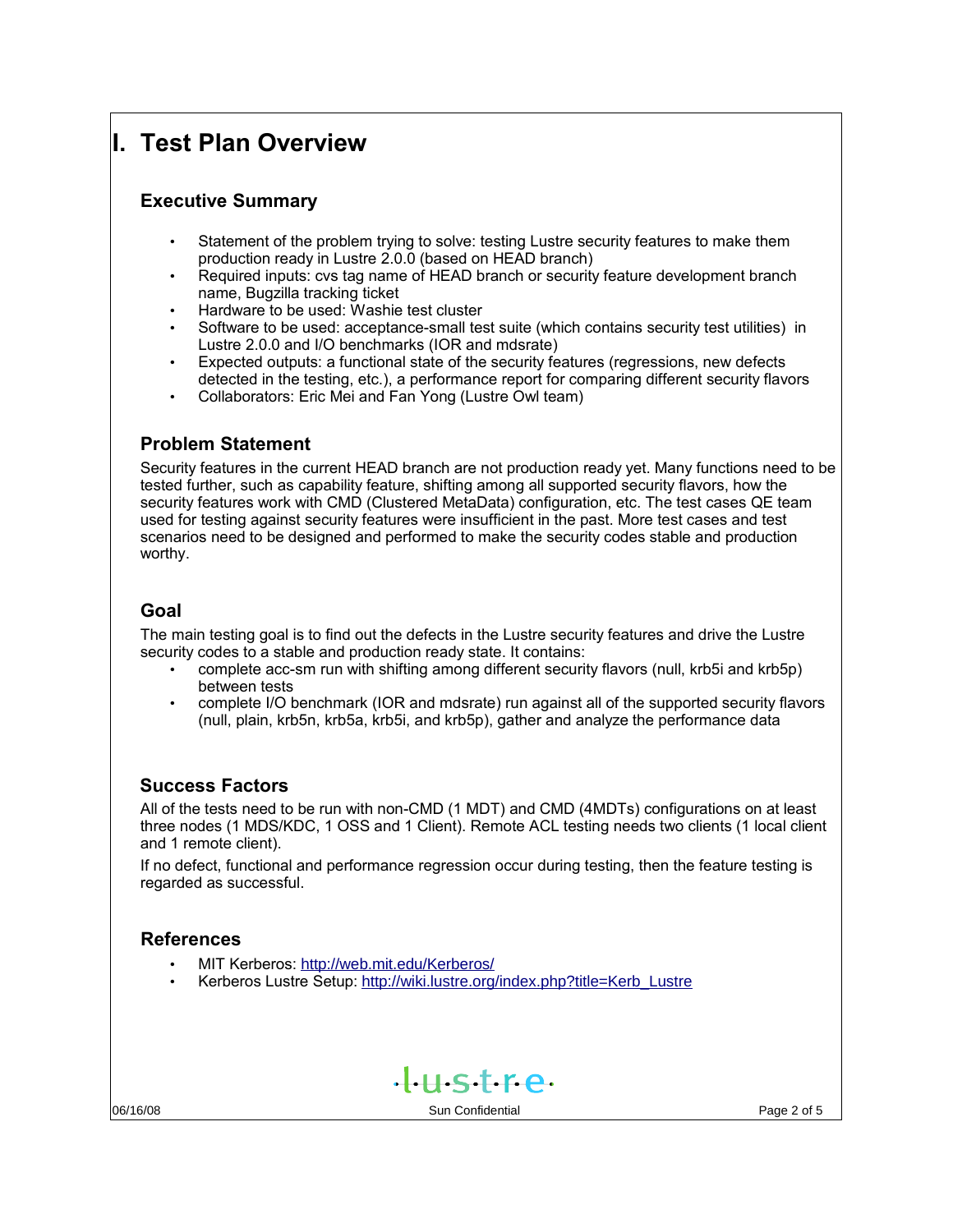## **Testing Plan**

#### **Define the setup steps that need to happen for the hardware to be ready? Who is responsible for these tests?**

Supported distributions:

As per the lustre/ChangeLog in the current HEAD branch, the following distributions are supported for Lustre 2.0.0 servers: RHEL 5 and SLES 10. Clients are all patchless and work with kernels 2.6.16 and greater.

For SLES 10, patchless client could not work with GSS/Krb5 enabled now because SLES 10 (up to SP2) vendor kernel doesn't have CONFIG\_KEYS enabled. The next SP 3 may enable it. So, before SLES 10 SP 3 is available, we need setup Lustre client with patched kernel and packages.

Supported architectures: x86\_64, i686, ia64

According to the supported distros and archs, tests need to be run against the following platforms: RHEL5/x86\_64, RHEL5/i686, RHEL5/ia64, SLES10/x86\_64, SLES10/i686

Testing environment setup steps are as follows:

- 1) submit build requests (respective for patched and patchless) on [LBATS](http://shell.lustre.sun.com:3000/) system for building Lustre packages against HEAD branch or security feature development branch with GSS/Krb5 enabled (configuring Lustre with "--enable-gss" option)
- 2) reserve Washie test cluster time through [Cluster Scheduler](http://scheduler.lustre.sun.com/)
- 3) setup the test cluster by running [setup\\_nodes.sh](https://wikis.clusterfs.com/intra/index.php/Setup_nodes.sh) on lts-head node
- 4) setup Kerberos environment on the test cluster by running setup kerberos.sh on one of the test nodes

After testing environment is setup as per the above steps, tests against Lustre security features can be started. All of the test results need be reported to [Buffalo](http://buffalo.lustre.org:8080/) by running send report.pl on Its-head node.

QE team in Lustre group is responsible for setting up the test environment, running the tests, [vetting](https://wikis.clusterfs.com/intra/index.php?title=Test_Process#Vetting_and_Reporting_Process) [and reporting](https://wikis.clusterfs.com/intra/index.php?title=Test_Process#Vetting_and_Reporting_Process) the test results.

#### **Specify the date these tests will start, and length of time that these test will take to complete.**

The tests will start in the following situations:

1) regular HEAD branch testing

2) security feature development branch testing

It would take one QE about three days for setting up the test environment on one distro/arch, running the tests with one configuration (non-CMD or CMD), vetting and reporting the test results.

For supported architectures, i686 and ia64 are less important than x86\_64. QE needs focus more effort on the core combinations (SLES10/x86\_64 and RHEL5/x86\_64).

#### **Specify (at a high level) what tests will be completed?**

The following tests would be completed:

 $+$  $+$  $+$  $+$  $+$  $-$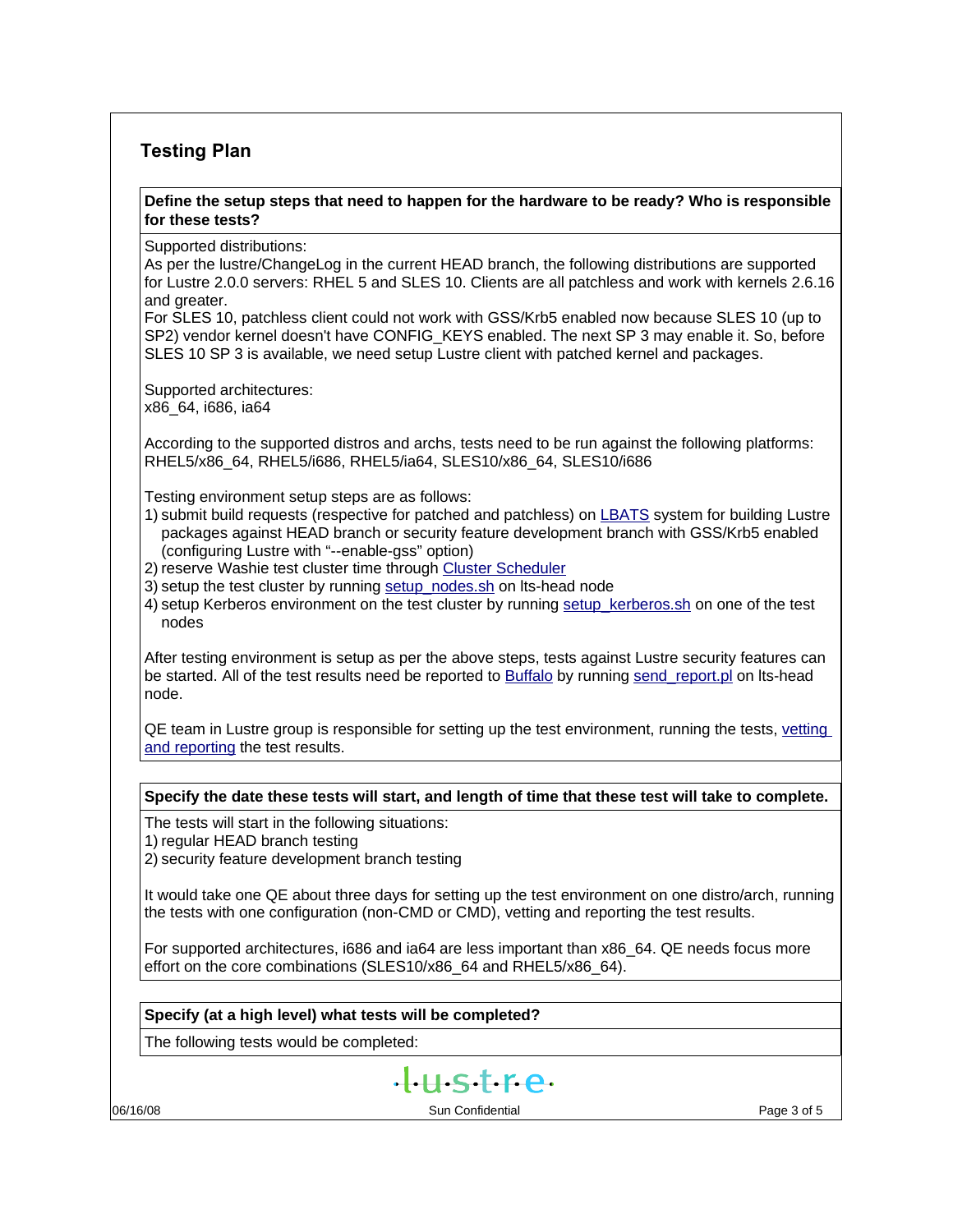1) Functional tests: acceptance small test suite 2) Performance tests: IOR and mdsrate

#### **Specify how you will restore the hardware (if required) and notify the client your testing is done.**

All of the test results would be reported to Buffalo according to the vetting and reporting process. Status summary and performance report would be updated in Bugzilla tracking tickets.

### **Test Cases**

#### **Functional Test Cases**

Besides the existing test cases in the current acceptance small test suite (including **sanity-gss.sh** and **sanity-sec.sh**, which are security feature specific) on HEAD branch, the following security feature specific test cases also need be executed:

1. Remote ACL: local user setfacl for remote user/group

2. Remote ACL: remote user setfacl for user/group on the same remote client

- 3. Remote ACL: remote user setfacl for user/group on other clients
- 4. Remote ACL: remote user setfacl for user/group on the same remote client who is not mapped dynamically on server
- 5. Remote ACL: remote user use "lfs {l,r}getfacl"

6. Remote ACL: local user use "lfs {l,r}{s,g}etfacl"

7. Remote ACL: non-owner use "lfs rgetfacl"

8. Remote ACL: server config "rmtacl/normtacl" permission

9. GSS/Krb5 authentication: security server failure

(one master and one slave KDC need be setup before running this test case)

#### **Performance Test Cases**

The following tests would be run for comparing the changes in performance while using different security flavors (null, plain, krb5n, krb5a, krb5i, and krb5p):

1. I/O performance (IOR)

2. Metadata performance (mdsrate)

### **Benchmarking**

There are no previous performance results for Lustre security features on Washie test cluster. QE team need gather the performance data for comparing overhead among different security flavors and finding any performance defects.

 $H<sub>1</sub>$